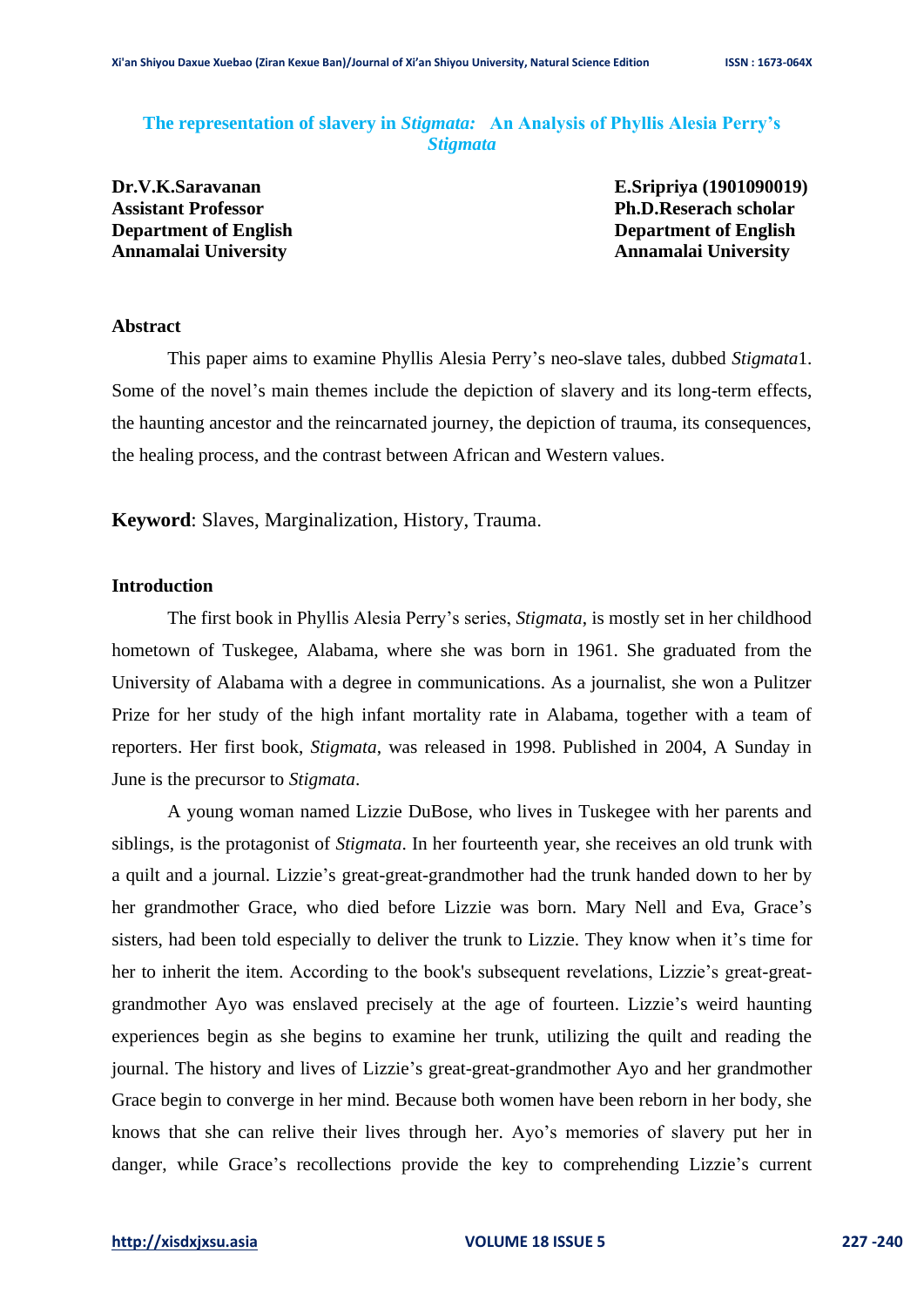predicament, as she was the first to go through what Lizzie is going through. In reality, Lizzie only understands her current predicament through experiencing Grace's history. Lizzie's memories reveal that Grace suffered throughout the reincarnation process of Ayo. Due to her fear of being labeled as mentally ill and consequently harming her family, she separated herself from them. In a chapter, Lizzie herself admits: "You see, I think that Ayo reincarnated as Grace and Grace reincarnated in me. Grace had to leave her home and her family because Ayo's memory became too much for her to handle."(*Stigmata*181)

The reincarnation procedure can only be passed on to female family members, producing a strong matrilineal tradition. The occurrence always skips one generation, leaving Sarah, Grace's daughter, and Lizzie's mother, with no first-hand knowledge. Both the personalities and qualities of the reborn women are revealed in Lizzie's flashbacks, yet they are distinct. Both Ayo and Grace are portrayed as aloof and distant, although Grace seems to be closer and more outspoken: "Grace always speaks loudly, her memories hissing insistently inside my head. And behind her are the dream-like tangles of Ayo's life. More distant but also more painful." (*Stigmata*87-88) In addition, Lizzie's flashbacks to her ancestor's past are not fully disconnected from her current world, and they leave behind tangible evidence of these unsettling occurrences. Every time a flashback involves Ayo's presence, Lizzie receives the identical scarring and marks on her wrists and ankles as Ayo had due to the bondage experience that Ayo went through. During the flashbacks, Lizzie feels as if she has been transported to another time and place, as if she were inside another person's body and experiencing the same experiences she had experienced. Reincarnation flashbacks appear in a portion of the book in which she discusses how she transitions from her current reality to that of another time and place:

As I stare out of the window at the white lines on the asphalt shooting straight and sure down the highway, that creepy feeling begins to sneak up on me again, that feeling of looking back into time at some distant point and feeling more familiar with that place than with where I am now. (*Stigmata* 65)

In addition, she displays the bodily superimposition of her reborn ancestor on her person in another example: "I sit on the bed with old Grace, marveling that I can move her fingers and toes." (*Stigmata*56)

Her parents are concerned about her erratic behavior and the formation of strange scars on her wrists and ankles. Neither of them is aware of the fact that she is reincarnating. Lizzie's parents cannot grasp her experience and consequently deem her mentally disturbed, even if she attempts to explain it to them. That leads to a perception of self-inflicted injuries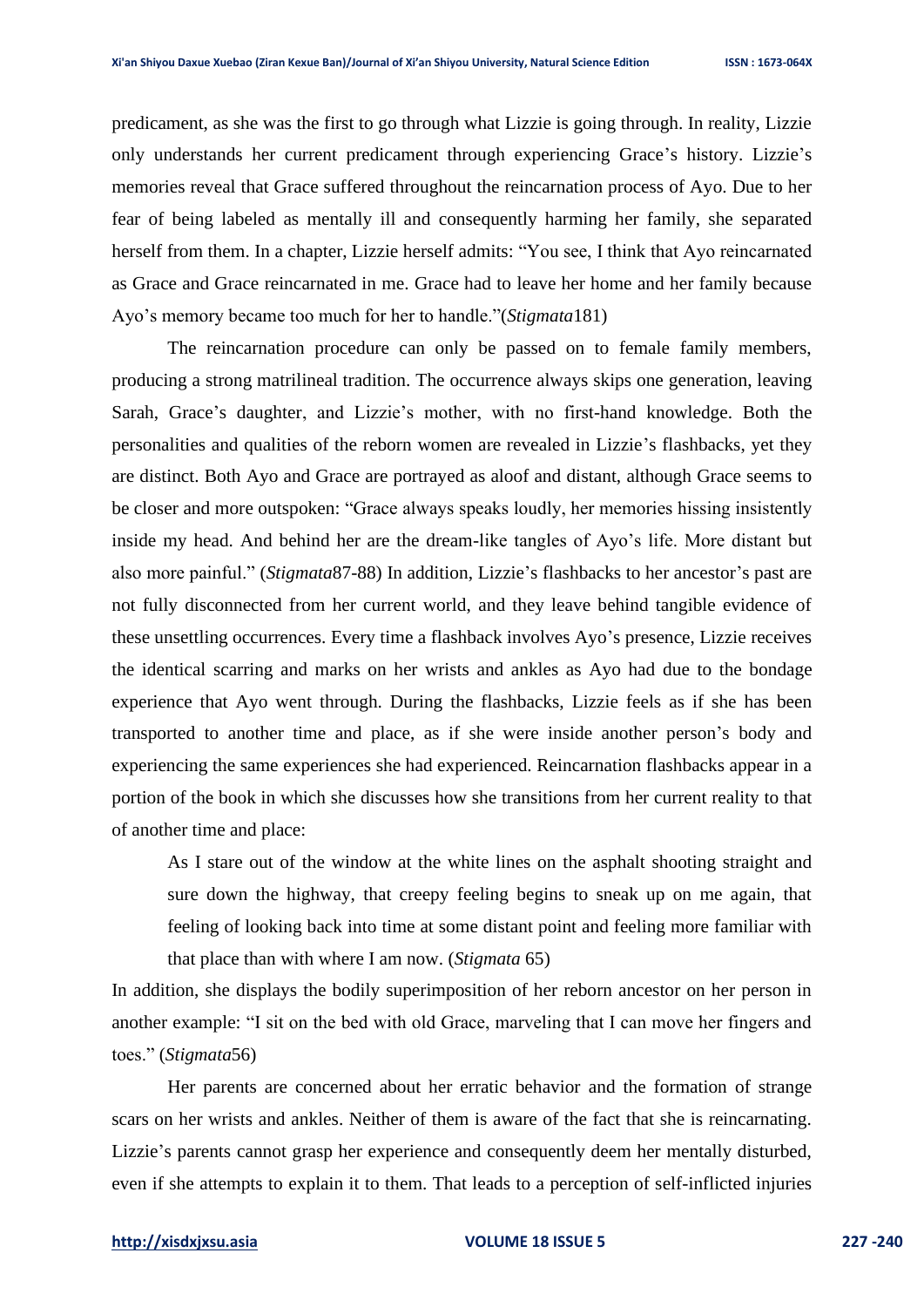as the result of self-harm. As a result, unable to make sense of their daughter's behavior and having exhausted all other options, they seek professional treatment for Lizzie's mental health. She is subsequently admitted to a mental facility for monitoring and treatment by medical professionals who do not accept her account of her experiences there. A medical diagnosis of self-harm, suicidal thoughts, and denial is used to treat her issue, which is seen as purely psychological.

On the other hand, doctors explain Lizzie's condition rationally and are unable to comprehend her reality since they do not believe in the supernatural but only in scientific explanations. Doctors take measures to keep Lizzie safe, but the scars on her skin keep reappearing despite their efforts. Even though physicians cannot explain how she might have hurt herself while under their custody, they continue to use the medical and psychological interpretation of the facts. On the other hand, Lizziecan locate others who can relate to her tale within the hospital. As she begins to leave Lizzie's body and enter the body of someone else, another patient, a lady, is there to witness the transfer. Later, when confronted by Lizzie, she confirms her account of events rather than the physicians'. Through Lizzie's own words and the evidence presented by her parents and physicians, the readers who had been skeptical up to this point are now convinced of Lizzie's claim of a supernatural explanation. When Lizzie meets a Christian priest, her account of events is confirmed a second time. Lizzie is different from the rest of the patients and that she is not fit to be detained in mental custody appears to be his impression of her. He's intrigued by her predicament and inquires about why she's a patient, and Lizzie's version convinces him of events. He describes the scars on her wrists and ankles as a form of *Stigmata* that marks the body, remembering the past since he is religious. Aware that physicians would be looking at her, Lizzie starts pretending that she isn't experiencing bizarre flashbacks from a past that she hasn't experienced while under surveillance. She ultimately returns to her parent's house, where she feels she must tell her mother, Sarah, the truth about her condition. Lizzie must rebuild the bond with her mother and daughter since she is the reincarnation of Grace, Sarah's mother, who abandoned her family to protect them from "craziness." She begins a quilting project with her to do this. To help her mother/daughter grasp the truth and reestablish their bond, she sews an appliqué quilt to reflect her tale. After a few minutes of anxiety, Sarah realizes that Lizzie is her mother/daughter and accepts the relationship. The matrilineal line is restored, but the father remains perplexed after the tale. Lizzie's life can be rebuilt now that she controls her condition and has come to terms with her history and background.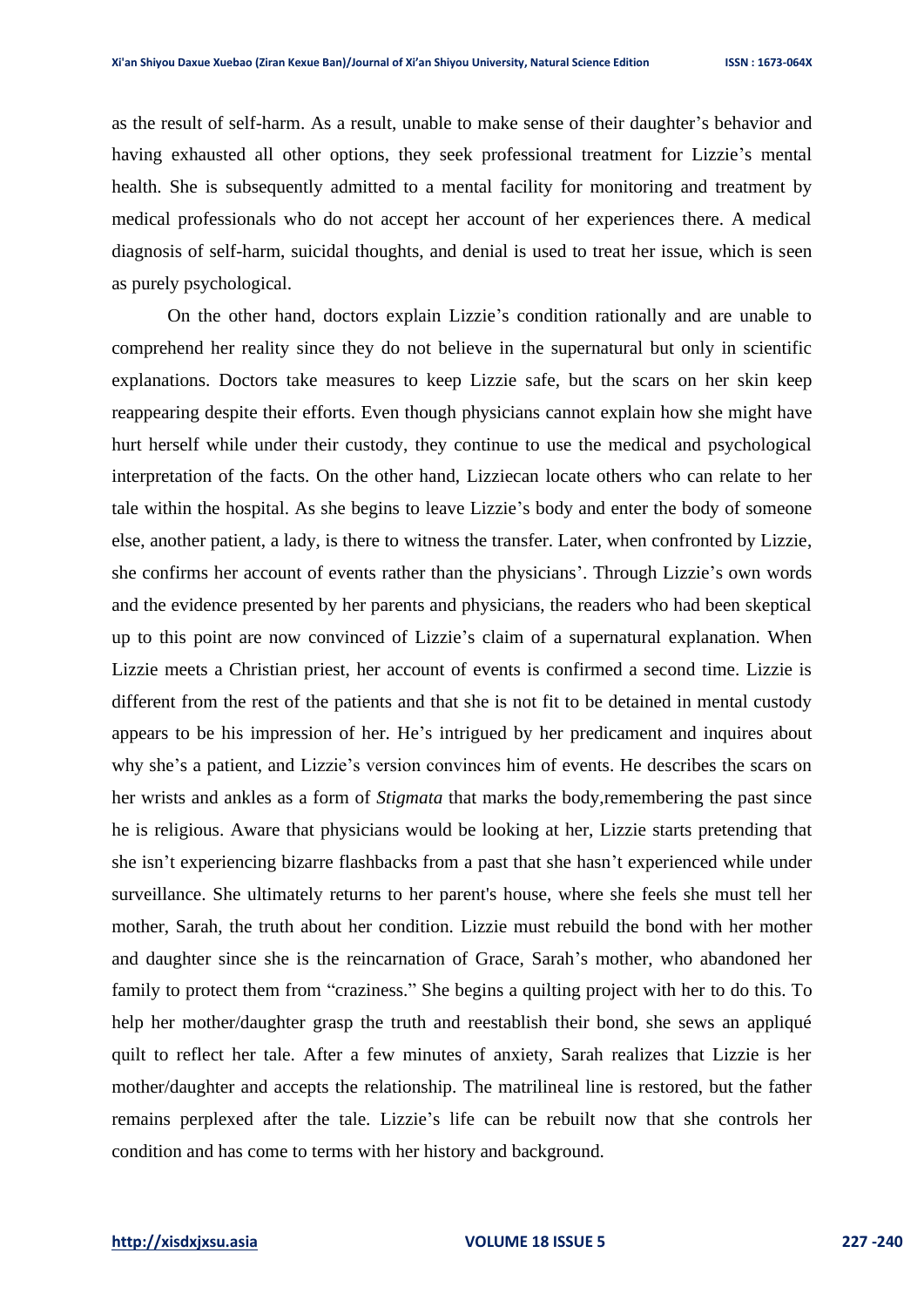The non-linearity of the narrative method is crucial from a structural standpoint. An unorthodox narrative style makes it seem to like Lizzie's identity and appliqué patchwork is both shattered and stitched together in the same manner that the tale is not. That's what Pamela June claims about Lizzie "after all, is a collection of nonlinear events, many of which she never actually lived."(June 54)To begin, Lizzie talks to physicians in a mental hospital right before she returns home, and only later in the text the tale begins to unravel for readers more leisurely. Due to the fragmentation of the text, this message is transmitted.

*Stigmata*is divided into two alternating strands of narrative, one narrating chronologically from June 1994 to July 1996 (the present-day period following Lizzie's release from the hospitals), and the other chronologically from April 1974 to March 1988 (the period when Lizzie begins experiencing her foremothers and is consequently institutionalized). (June 53)

There is also a diary excerpt following every chapter corresponding to the first narrative thread defined by Pamela June. In the journal, Ayo's daughter, Joy, recounted her mother's bondage experience. Slavery is represented in the narrative via Lizzie's flashbacks and this method. Because the journal details Ayo's captivity and servitude, it reflects the genre of the slave narrative. First-person experiences of slavery are intertwined in Corinne Duboin's novel *Stigmata*.

Joy's notes recall canonical works such as *The Interesting Narrative of the Life of OlaudahEquiano*(in particular, the description of the Middle Passage from the perspective of a traumatized child) or Harriet Jacobs' *Incidents in the Life of a Slave Girl,*that gives an inside account of the black female experience of slavery.( Duboin 291)

Another important component of Perry's tale is the variety of voices that emerge from the text. The primary story is Lizzie's, but thanks to the process of reincarnation and excerpts from Ayo's journal, readers may hear the voices of her ancestors as well, learning about Ayo and Grace's history. Duboin also contributes his voice to the chorus, declaring,"In *Stigmata*, many female voices are being heard: Lizzie's, Ayo's, Joy's, and Grace's, not to mention Perry's implicit authorial voice."( Duboin 289)

The novel's storytelling is likewise marked by its recurrence. In reality, the story starts and finishes with Lizzie in a mental institution. The completion of the patchwork quilt project also demonstrates this circularity. Ending this endeavor, Lizzie can now tell her mother/daughter what she has always wanted to tell them. The characters also express their belief that time moves cyclically in the story. Lizzie, for example, discovers the following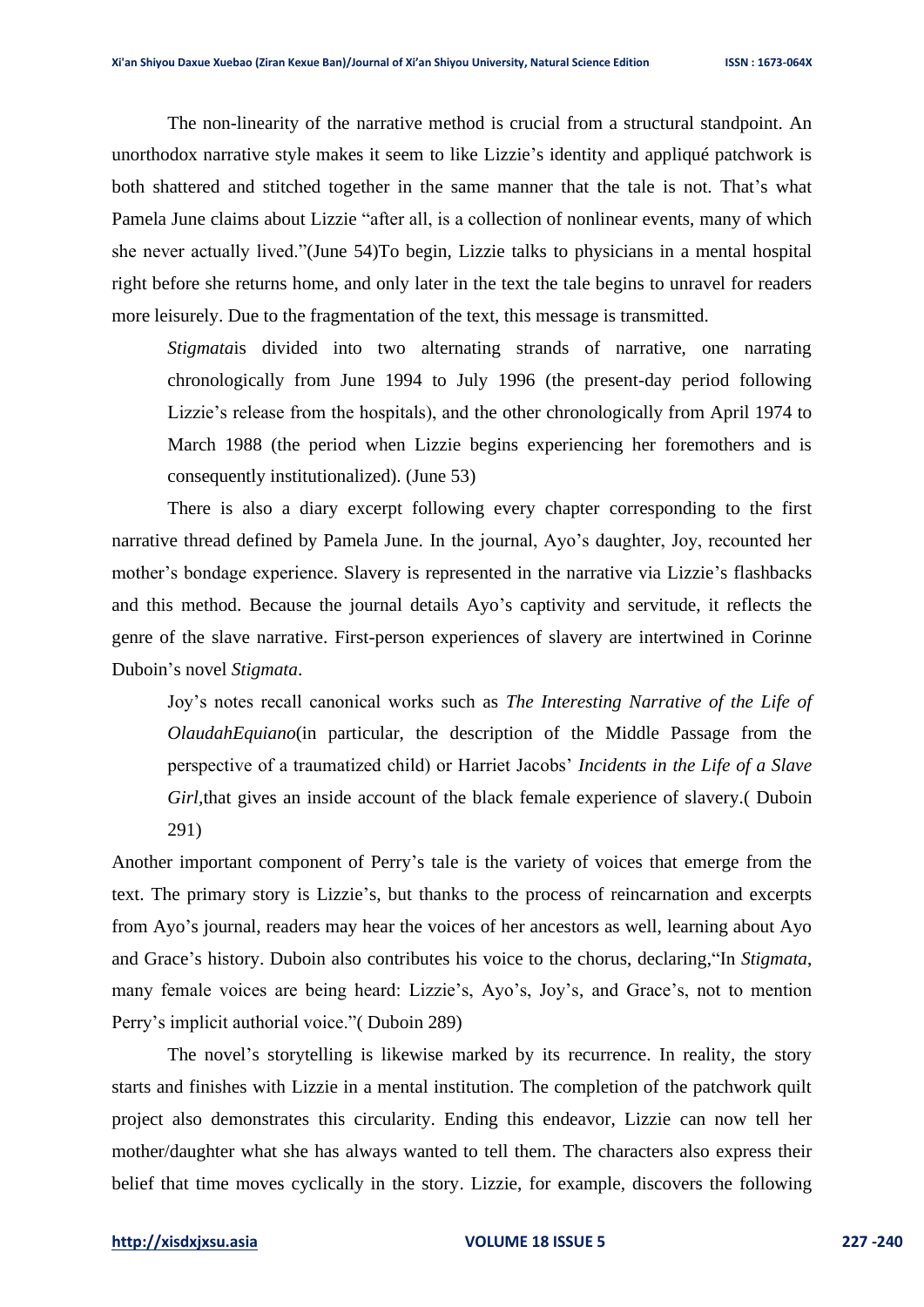passage in the diary: "We are forever. Here at the bottom of heaven we live in the circle. We back and gone and back again."(S 17)

A neo-slave story, *Stigmata* focuses on the issue of slavery and how the pain of bondage affects one's ability to remember one's past. Reincarnation and diary extracts let readers understand the horrors of slavery and, in particular, the plight of African women who were forced into bondage. The Middle Passage, the sale of slaves in the marketplaces, whippings, and other physical assaults are detailed. To add to the story's complexity, Lizzie's memories allow readers to learn more about Ayo as a young black enslaved girl. Thus, they are compelled to consider how slavery's effects may still be felt in the lives of African Americans today since the agony of the past has been passed down the generations just as Lizzie's great-great-memories grandmothers were passed down via reincarnation.

Considering that it explores the origins and effects of past traumas and how trauma is passed down from generation to generation, this work may be considered a trauma tale. Perry emphasizes this transgenerational transfer via the rebirth process and the theme of scars and wounds. For this reason, scars serve as a powerful metaphor for a life-long trauma that cannot be erased from the skin or the soul. There is an emphasis on Lizzie's experience of selffragmentation and on the troubled interactions that traumatized persons have with others. As a result, Lizzie's connection with her parents and physicians is tense or, at the very least tenuous at times. Because it might be seen as an analogy of how white people today deny slavery's repercussions, Lizzie's institutionalization emphasizes the lasting effects of her terrible experience. The mainstream in the United States, like the physicians, refuses to acknowledge that the marginalization and oppression of African Americans today is a direct result of decades of slavery and racism.

Finally, *Stigmata* may be classified as speculative fiction since the protagonist transcends time and space due to rebirth. The contrast between the physicians' scientific and reasonable explanation and Lizzie's supernatural explanation emphasizes the relevance of the weird and non-mimetic components in the book. The supernatural components are central to the plot since the reincarnation process is the story's central action. Perry explained her usage of this writing technique by stating that she wanted to express herself "get underneath the facts. To do that, you have to go someplace where the facts don't go. I had to take a speculative route."( Duboin 638) As a result, she turns to the bizarre and the spooky to delve into stories that can't be conveyed in the same manner. An enslaved person's ancestor may speak via the supernatural and the reincarnation process, giving a narrative of slavery beyond the official reports' reporting of the facts and expressing profound sentiments of misery and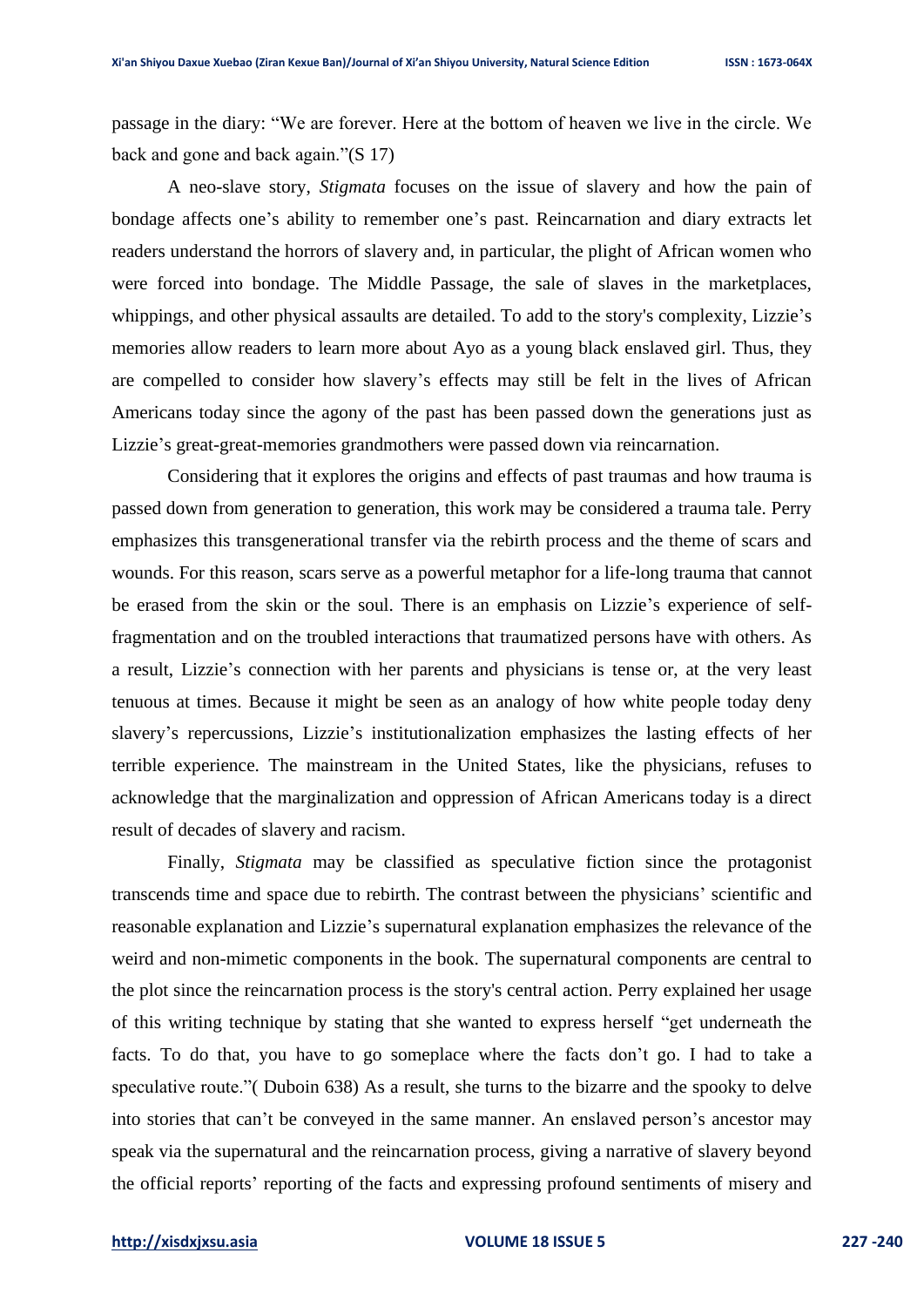frustration under bondage. As Ayo's reincarnation process passes down his memories and scars to his descendant Lizzie, all African Americans carry the memory of their traumatic past. Through using these non-mimetic strategies, she can also point to the fact that the repercussions of slavery continue to affect people today. Ana Nunes, a writer who specializes in magical realism, describes the work thus.

I argue that Perry engages with the magical to rework the narrative model presented by Morrison. Perry's narrative explores the tension between the TzvetanTodorov's notion of the fantastic and the supernatural accepted, or magical realism, and her development of a sense of community in the fantastic and magic realism context.( Nunes 7)

Corinne Duboin's description of Perry's writings and ideas is a good summation.

Mixing the realist mode with the fantastic, both texts deal with the connection to the past, historicity, and memory. Perry also explores the intricacies of painful family relationships, grievous separations, reconciliations, and healing with the restoration of loving bonds.( Duboin 638)

## **The representation of slavery in** *Stigmata*

One of the key topics of Perry's novel is the depiction of slavery, as has been described above. This is made possible by Ayo's journal entry, which MajaMilanovic calls a "slave narrative inside a neo-slave narrative."( Milatovic 210) Ayo's depictions of the slavery process, the Middle Passage and the slave ships, captives sold in marketplaces, and life in bondage, including whippings, are similar to those in classic slave chronicles. Perry adds a personal and emotional component to this slave tale inside a neo-slave narrative and details Ayo's sentiments. Referring to slave tales, she even states that "there was something about them that was too matter-of-fact to me," implying that "the narratives would talk of awful things that transpired."(Duboin 635) The journal only covers the most essential and crucial incidents in Ayo's life. However, it is an important component since it "also gives the tools to develop the personalities of Lizzie's forebears in a manner that is not feasible with merely Lizzie's first-hand and fleeting experiences with the past and these departed relatives," as it "not only informs Lizzie of what is happening to her and provides tales of Ayo's enslavement experience." It's (Passalacqua 80) is The date "December 26, 1898" appears on the first page of an extract taken from the journal. Joy's mother's spontaneous request to write is noted in the diary. She then points out the following: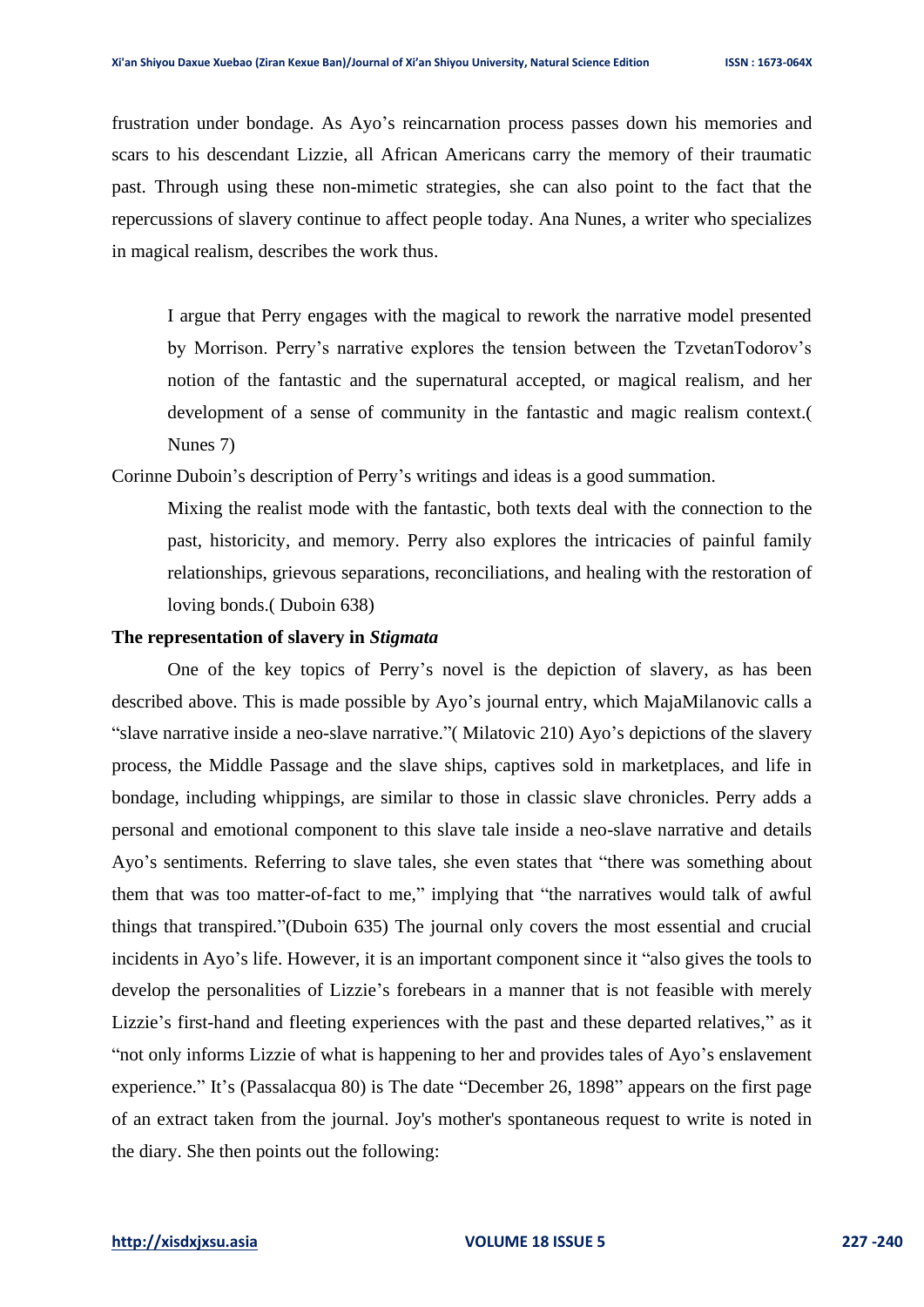Bessie is not my name, she said. My name was Ayo. Soon as she said that, her voice fell low. She stops and looks way over my shoulder like she weren't even in the same room with me. Like she saw something off on the edge of the world. And her voice got deep and low, and words rolled off her tongue like water falling from a high place. My name means happiness, she says. Joy. I name you that so I don't forget who I am and what I mean to this world. I come from a long line of forever people. We are forever. Here at the bottom of heaven, we live in the circle. We went back and gone and back again.(S 7)

The description of Ayo's response when he talks about his enslavement experience in this section emphasizes his difficulty in recalling the event. Pain and anguish are shown via her mental separation and alienation. Ayo thinks back to when she was enslaved and given a new name. Her slave name Bessie Ward was the only name she could go by now, and she was no longer permitted to use the name Ayo. When slaves were sold, their names were not uncommon to be changed to conceal their origins, history, and former liberated identities. Imposing one's superiority on a people thought to be insignificant and easily subjugated was a way of enforcing one's authority. The reclaiming of Ayo's original name signifies the distancing from the values imposed on her during her time as a bond girl. MajaMilatovic mentioned this:

Reclaiming her African name and its rejoicing potential and passing the name down to her daughter, Ayo creates precisely the counter-text which challenges the objectifying logic of slavery. For Ayo, naming constitutes her personal history rooted in ancestral Africa and bears witness to survival and the crucial role of storytelling and intergenerational bonding.(Milatovic 214)

Furthermore, Joy continues writing:

I am Ayo. I remember.

This is for those whose bones lay sleeping in the heart of mother ocean, for those who tomorrows I never knew who groaned and died in that dark damp aside me. You rite this daughter for them and me.(S 7)

According to Ayo's actions in this section, he is primarily concerned with remembering and being remembered. Besides her desire to begin the reincarnation process, this urge is shown by how she stalks Lizzie with memories of the past. In addition, Ayo remembers all those who died in the Middle Passage and were thrown into the water from slave ships and never had a proper burial. Since she was unable to do so at their death, this is her way of remembering them.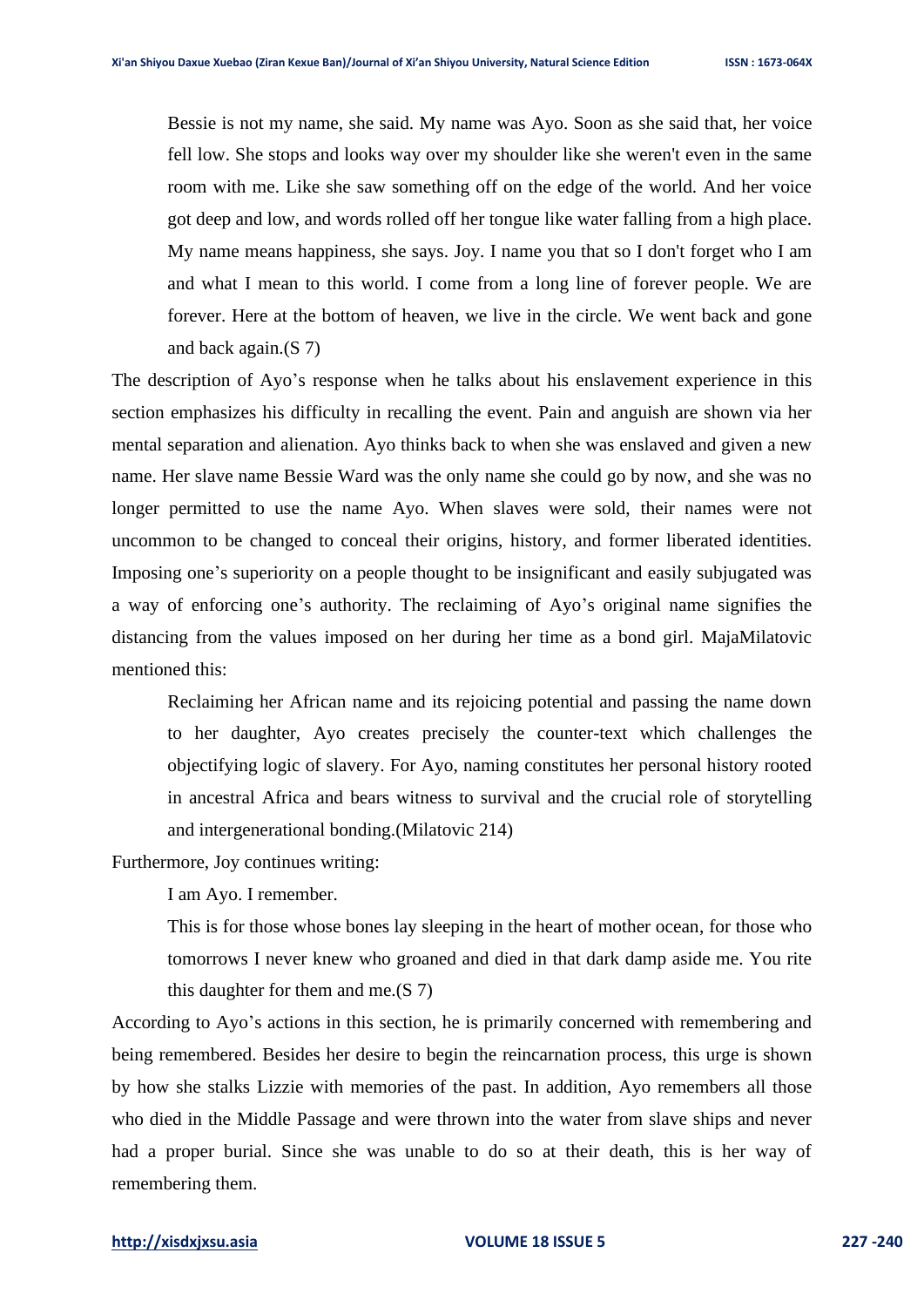On the other hand, Lizzie reads these sentences and notices some strange changes: I am Ayo, and I am from Nigeria. Joy. "I'm going to hold on to those memories."To stress Ayo's agency, the term "choose" has been added to her tale and her memories. The word "rite" (which is written the same way in both transcripts) may be taken as a typo of the word "write," but Ayo might have also meant: ""right,' meaning that she wanted the sin of slavery to be 'righted or corrected. If we read it in this light, we understand why Ayo may have come back to haunt her descendants."(June 63)

Ayo's abduction is another significant event in Ayo's life documented in the diary. As an inquisitive child, she wandered out from her mother and went into the market independently. In the absence of her mother, the following occurred:

You rite fast, Joy, she says. I'm not gon tell this but once. It's too bad to tell more than once. When the man grabbed me in the market, I kicked him, but he put his hand over my mouth and nose, and I couldn't get any air. So I fall out. Faint right away. And when I come back to myself,Imlyin on some sand, and there are others there.Strangers with iron around the arms and legs. I saw a child walking and crying, so I got up on my knees to go to him, but I couldn't cause my hands, my feet were chained together with iron too! Oh, child! I am chained to the man next to me, and when I look at him, he looks like he is weeping. Over the sweatin shoulder of those chained together people, the ocean rushes and rolls. I remember staring out at that water going on and onto the edge of the earth even while I screamed so hard my nose started to bleed. And this…this ghost with hair like fire and no color eyes comes over and hits me across the head with his hand.(S 72)

Ayo confesses she would only share the tale once since the recollection is so traumatic to her. In retelling this narrative to preserve her childhood memories, even though she is now an adult, she uses her voice and perspective. When she was abducted, she was just fourteen, and she narrates her experience with the naivety and spontaneity of a fourteen-year-old. Her captor is the first white guy she meets in the tunnel. In the beginning, it's harrowing but also enlightening since she'll quickly understand that all the white people she meets will treat her the same way. Toward the text's conclusion, she even states, "I believe that.""Yes, daughter, that was the first white man I ever saw, and though I done met some since who was gentler, I met none any less cruel."(S 73)

Enslaved individuals aboard slave ships are shown in the text as living in appalling circumstances. "the slaves headed for America would traverse the Atlantic in a trip known as the 'Middle Passage,' having been acquired on the African coast." When it comes to (Klein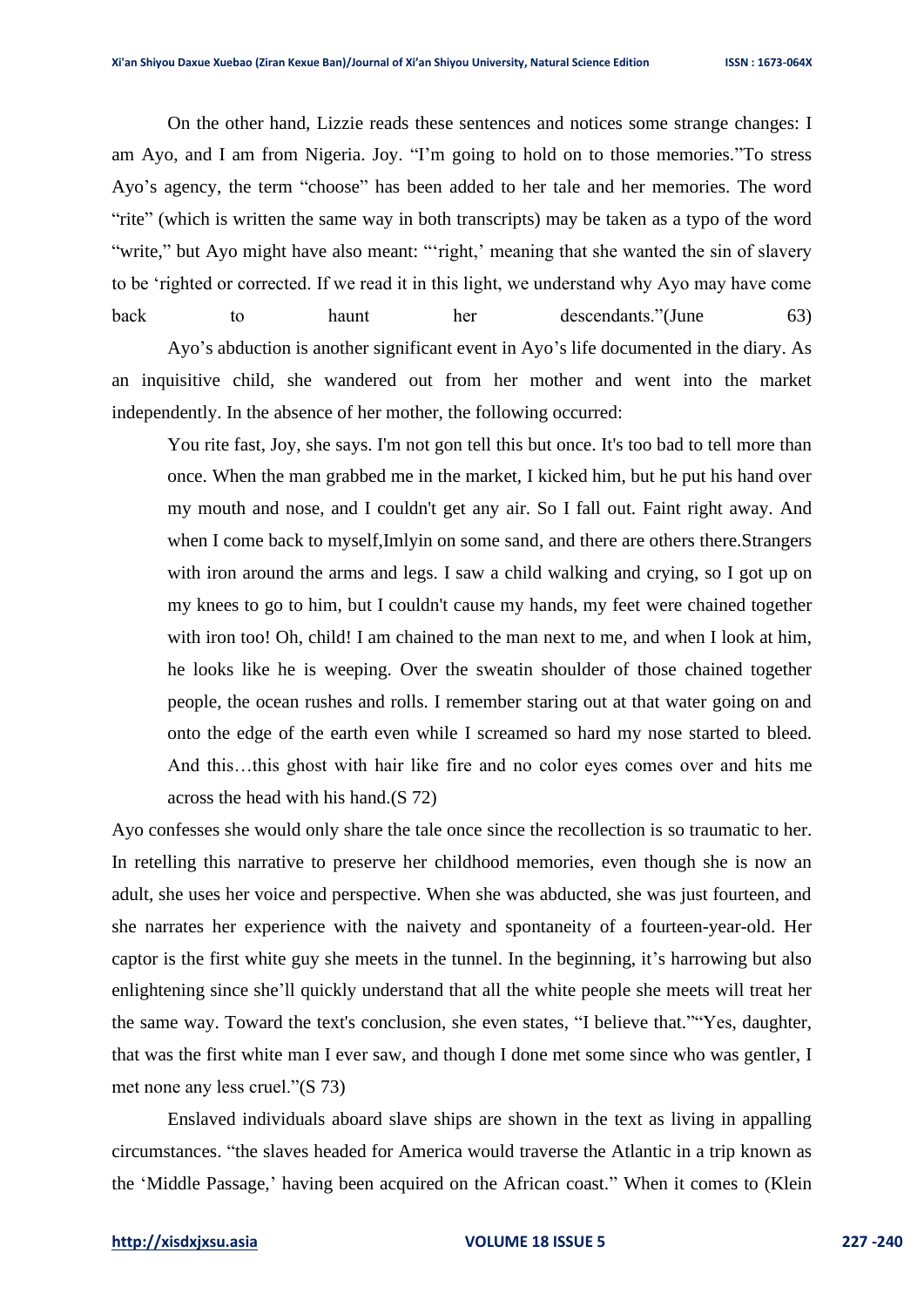151),They were all shackled together to keep them under control and prevent any revolt. As a result, they were all crammed onto the ships with little room for movement so that the maximum number of slaves could be transported between the coasts. The profit slavetraders made was directly proportional to the number of captives they carried. This is why they prioritized sheer numbers above the well-being of the enslaved population. As a result, slaves were not considered human beings. Hence they were not entitled to a reasonable standard of living. As a result, many slaves lost their lives at sea due to the horrendous living conditions and diseases that spread quickly in such densely populated environments.Herbert Klein states that

The biggest killers were gastrointestinal disorders and fevers. Bouts of dysentery were common, and the 'bloody flux' as it was called, could break out in epidemic proportions and was the most common gastrointestinal disease. Dysentery was probably the most common disease experienced on all voyages.(Klein 151)

Ayo's inability to rescue and assist the abandoned wailing infant underscores the difficulty of human interactions aboard slave ships. In this circumstance, where she is locked alone with strangers, without her parents to take care of her, the young and terrified Ayo can do nothing except cry out her dread and sorrow. Slave traders had no qualms about tearing families apart when it came to enslaved people. They only cared about the money they could make through the slave trade, and the people they enslaved were not viewed as people at all but rather as simply things to be traded. In addition to using violence to enforce quiet on Ayo, the white man used physical punishments to preserve the slaves' subordination and the slavers' position of authority.

After a seemingly endless journey across the Middle Passage, Ayo finally makes it to shore. Despite the terrible circumstances they endured aboard the ship, she claims she did her best since she knew they would not be able to sail forever. While her aspirations of going home were thwarted, she was able to return to the United States. Joy, she reminds :

Well jest about the time I think them ghost people could live on the water the day come and they led us out and throw sea water on us all and after I clear the water out my eyes I look out and the ship is beside a large wooden thing stuck out in the water. People everywhere but I thought I was going to fall down and die. I wasnt home. They was nothing but white ones far as the eye could see. Wimmin and chillun pointing and starin and lookin like ghosts. That was where they were pointin us to that land of walking ghosts. Oh, Joy, I was dying.(S 97)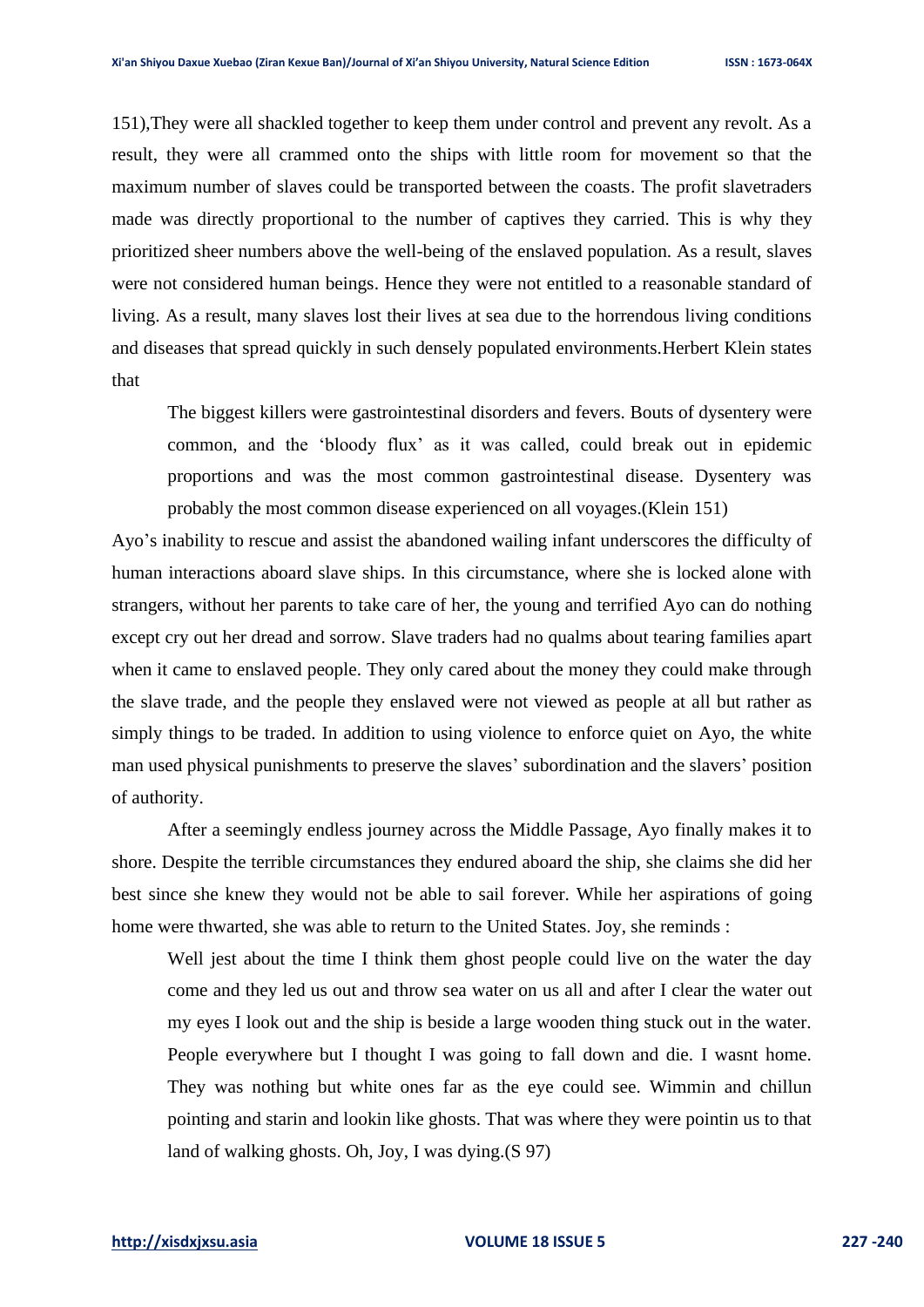The enslavers appear to her as phantoms. Her dread and the escalation of her pain are shown in her perspective of the white capturers' actions. In MajaMilatovic's opinion, this paragraph tells a lot about her.

the impact of racism or the psychological terror of the protagonists' traumatizing encounter with whiteness. In the captured survivors' minds, the stranger's country is colorless and terrifying, contrasted with the warmth, colors, and freedom enjoyed in their home environments.(Milatovic 213)

Immediately after her insightful depiction of how she sees white people as ghosts that haunt her and their land as a location where she would someday fall and die, a violent occurrence occurs:

I was hanging there, both feet over, holding the rail with my hands, trying to figure out how to jump without taking this other poor critter with me, when one of the white men on the ship came and jerked me back. He got hold of the chain hooked to the chains on my wrists and pulled so that I fell back headfirst on the ship. I just lay there for a long time, and the sores on my wrists opened up again, and I watched the blood run down onto the wood planks that soaked it up like the ship was thirsty. Drank it up.Drank it right up.(S 97)

This is another example of how slaves of all ages and genders were subjected to the same brutal and inhumane treatment. Seeing Ayo's blood absorbed by the ship, Camille Passalacqua remarked, is incredibly important since it is the physical record of Ayo's presence and survival over the Middle Passage. Additionally, she explains that "blood simultaneously focuses on the damaged body and its vessel as receptacles for the human degeneration happening there."(Passalacqua 86)Although she was subjected to the inhumane and degrading experience of being a slave on the Middle Passage, Ayo's blood reminds her that she is still alive. On the other side, it depicts the savagery of slavers' aggressive actions on the bodies of their victims. Slave bodies were harmed and scarred as a result of this activity. To remind the slaves of their ordeals and the fact that they survived, these marks remained etched into their skins. For Ayo and Lizzie, blood is a literal metaphor for their closeness since she will inherit the scars and open wounds of her great-great-grandmother, retaining the memories and direct experience of their opening and bleeding.

As soon as they reached shore, slaves were subjected to the heinous act of being sold into slavery. At first, Ayo says she "cannot bear to tell you (Joy) that" she can't or won't speak about the event. Section 80 of the Statutes Later in the book, she describes what happened. "One guy there noticed my arms and legs and the wounds there," is the first thing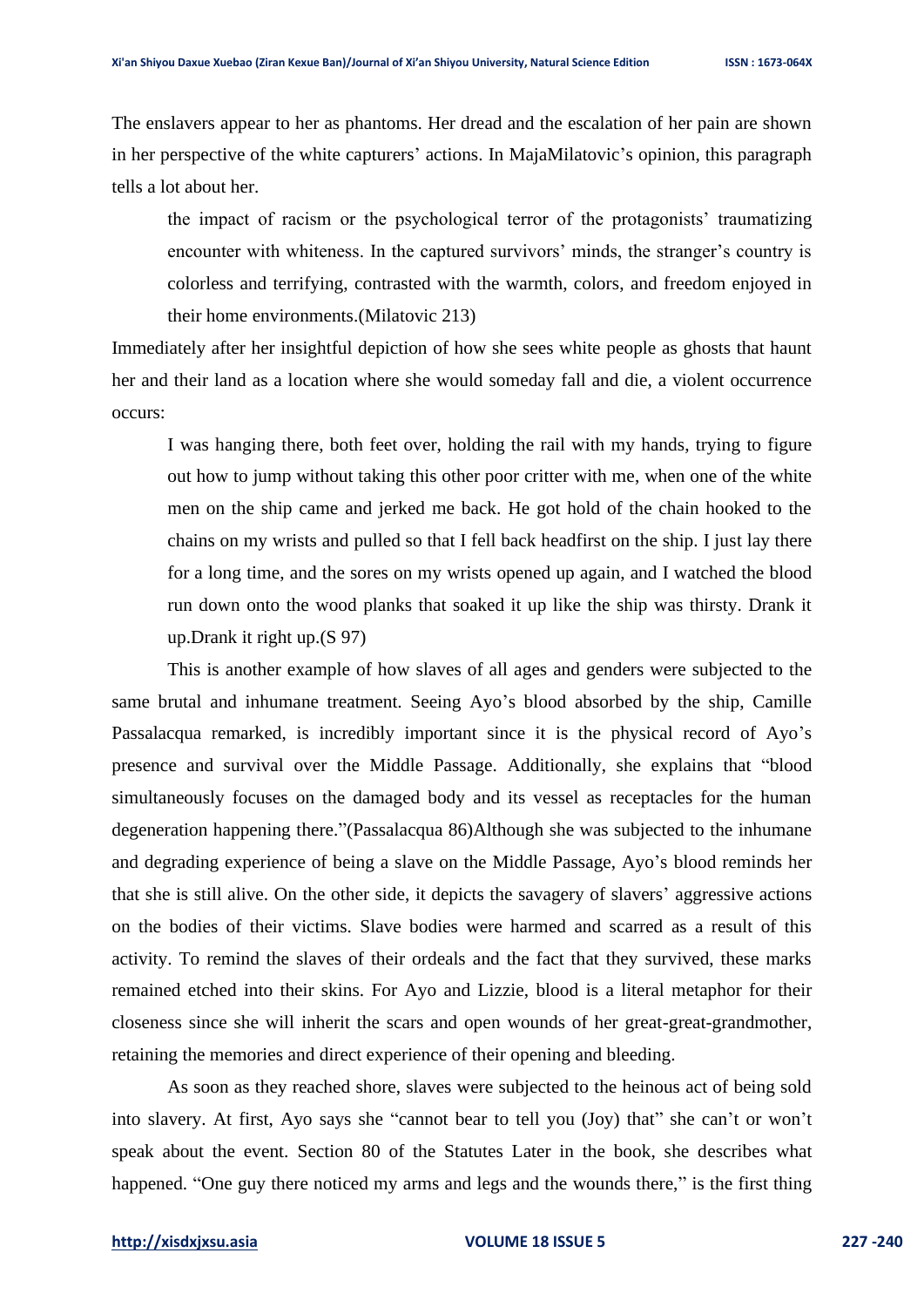she remembers of what got them off the boat. (S109) Slave-owners used to look at the scars on their slaves to get a sense of their personalities, as described in the preceding chapter. The scars and bruises they had received due to their insubordinate or rebellious conduct were evident. Afterward, Ayo explains the specifics of his market experience:

He put his hand in my mouth. Taste like dirt. He pulls my lips back and points to my mouth. My eyes open, and I see all those ghostieslookin and pointing and talkin. I start to cry. Then he lifts the skirt of my dress with the walking stick he is carrying. He lifts it and points. A scream starts creeping up in my throat, and I let it loose. They laughin laughing.(S 132)

Slaves were examined and handled as animals to be sold in marketplaces. Inhuman Bondage captives were segregated by age, gender, and physical condition in marketplaces and "were then paraded stark naked for inspection by potential purchasers, and sold by brokers who dealt with them as livestock, as if they had been horses or cattle" according to David Brion Davis. (Brion 94) One of the potential purchasers examines Ayo's lips to assess her physical health. This is a typical technique that is often carried out on animals.

Furthermore, the sentence emphasizes the slaves' utter lack of privacy. The most private regions of their bodies were also viewed and examined. Carol Henderson clarifies:

History bears witness to the very public way the slave body was handled. Women were stripped before an audience of prospective buyers on the auction block; men had their genitalia frisked like cattle to determine their market worth; men and women were herded together irrespective of the mates they had chosen to 'breed' more slave property-all. These acts created a social decorum that prohibited the enslaved African Americans from obtaining any privacy at its basic level.( Henderson 41)

Furthermore, this sentence might be seen as a clear reference to the repeated raping of African women under slavery. Lisa Long asserts that the man's walking staff, which he uses to gesture at Ayo's private body parts, might be seen as a phallic metaphor, referring to white masters' corporeal abuse of black women. Long adds, "In *Stigmata*, Perry claims that we know that rape of African American women occurred in the past because African American women experience its presence in their sexual interactions now." (S 466 )She emphasizes that Lizzie interprets her sexual attraction to her boyfriend, Anthony Paul, as a physical attack and bodily violation in her interpretation of the novel.

It's also worth noting that the ghostly portrayal of the white slavers is employed to communicate Ayo's anxiety and horror once again. Furthermore, Ayo's wailing and shouting, which are not only ignored but mocked, emphasize her sense of powerlessness and terror.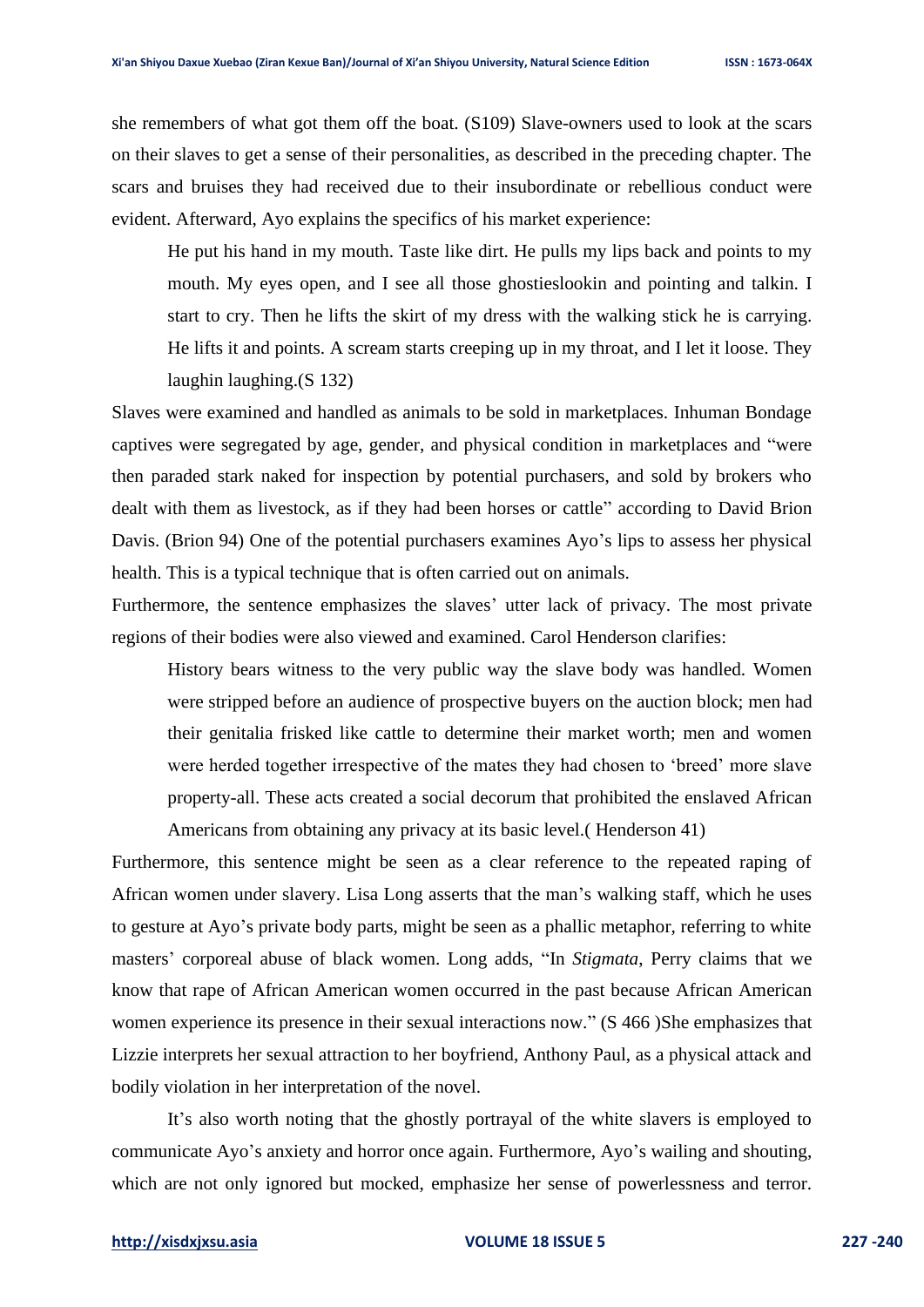Screaming is repeated numerous times in this journal entry to illustrate the savagery of the events and her helplessness to explain the anguish and humiliation she had to bear via words. According to Camille Passalacqua, "Words fail to capture the inhumanity of the situation, and in the context of their failure, Ayo's screams convey the spectacle's bestiality. The traumatic memory embodied in this violation of her female body emphasizes the reason for Ayo's trauma." (Passalacqua 151)Ayo's report of the whippings has another example of her pained cries being used to show the incapacity of words to describe her agony adequately. In one of the journal extracts, she describes being lashed for not being able to grasp her terrible mistress's remarks. This incident highlights the injustice and unfairness of slavery-related violence. They were often unjustly penalized for the slightest of errors or situations beyond their control. Ayo dictates:

I put the bucket down and tried to help Mary get up when she returned with two men. Big muscular hands. And Imscairt, but Ida been even more if Ida knew what she was up to. She is carrying a whip, and the two mens hold my arms while she whips me across the back. Oh, daughter, she was laughing while she has done it, and themmens wouldn't look at me while I buck and try to get away. My dress fell away in big pieces, and the blood ran down in the dirt, and her pink dress was all splattered. Mary whimpered over the water pump, and Im sure my hollering could be heard from here to Afraca.(S 173)

Ayo is publicly humiliated by the whippings in the passage, but her anguish "becomes a solitary and isolated reality, which she receives and experiences in the pain of her battered and bloodied back." (Passalacqua 91) As a result, this episode exemplifies her great lack of speech when confronted with a publicly exposed situation. Ayo's testimony to Joy, typed in the journal, leaves a trace of the event, yet verbally expressing this public and private experience enables Ayo to inject a narrative voice where she was previously denied one.

Furthermore, the mistress's brutality is portrayed by her lashing of her slave, which might be taken as an expression of the villainy and conduct of all-white masters. She has no sympathy or concern for her slaves, preferring to administer punishments to prove her authority. Furthermore, the symbol of blood is employed again to depict Ayo's survival and the trauma she endured. The section pivots around Ayo's screaming, and "once again, the inability of words to portray the inhumanity and brutality of the scenario resulted in her screams that communicate the bestiality of the experience." (Passalacqua 82) Her cries also serve as confirmation and a reminder of her humanity. Despite being treated like an animal or a commodity, she uses her voice in the most fundamental of inclinations to remind readers of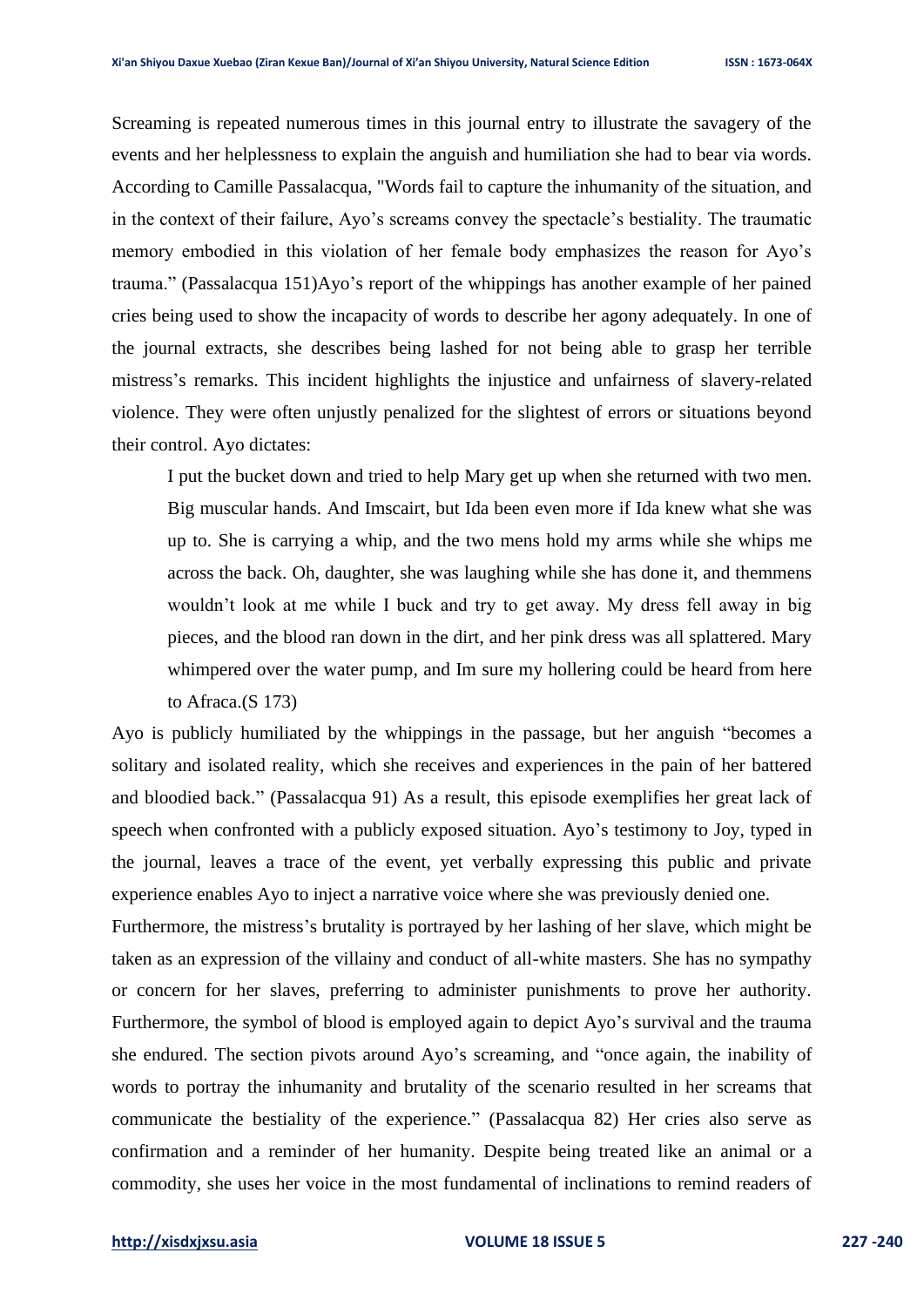her humanity. According to Passalacqua, "Perry utilizes Ayo's cries to criticize the awful sight of the white enslaver's disregard and disdain of her human dignity."

(Passalacqua 82) Ayo has been completely traumatized due to these aggressive and terrible living circumstances. In the next journal post, she expresses this clearly:

I would ask the spirits to take me home, and Id closes my eyes,thinkin they had come. But I always wake up in the same place. You know, daughter, I think it was then that I just went plum crazy. I needed to die, and God wouldn't let me. I needed it so bad. I could taste death in the back of my throat, and I did not need food.(S 184)

Ayo sees her mother, who is still clothed in her African clothing since it is the only way she knows her. This apparition is the catalyst for her resuming eating and continuing to live. In this chapter, her final remarks suggest that she was transferred from being a house slave to laboring in the fields. She confesses that this decision "fitted me great" (S 185). Not only enslaved men were forced to work in the fields: "Slave women, especially pregnant women and nursing mothers, were also forced to work in the fields." (Davis 199)

Joy's notification of her mother's death is the diary's last entry. It's an odd time because Ayo, before passing away, prophesies Joy's daughter's birth and gives her a baby blanket she had sewn for the occasion. Later in this paper, the diary will be examined again from the standpoint of its role as a medium for the transmission of transgenerational trauma.

Lizzie, who can embrace her relationship with her foremothers, and hence her history and ancestry, represents the first example in *Stigmata*. She can recover from the horrific memories of slavery in this way, and as a result, she is able to heal from the reincarnation process. Lizzie can manage her disability and reclaim her life after the tale. On the other hand, the second example is personified by her parents and physicians, who, because of their devotion to Western principles of logic and scientificity, are dubious and refuse to accept supernatural interpretations of the facts. The parents have blended into Western culture and have lost touch with their African origin and customs. This is shown by their inability to comprehend or embrace the supernatural aspects of Lizzie's illness, even though in African culture, the supernatural is seen as a normal part of existence.

Furthermore, since they do not trust Lizzie's tales, the physicians might be interpreted as an embodiment of Western ideas of logic and skepticism. This might be regarded as a metaphor for the white mainstream's refusal to realize that the ramifications of slavery continue to harm African Americans today. Their attitude and guidance on what Lizzie should write in her journal, as Ana Nunes suggests, may also be seen as a rejection of black authority over the written material.